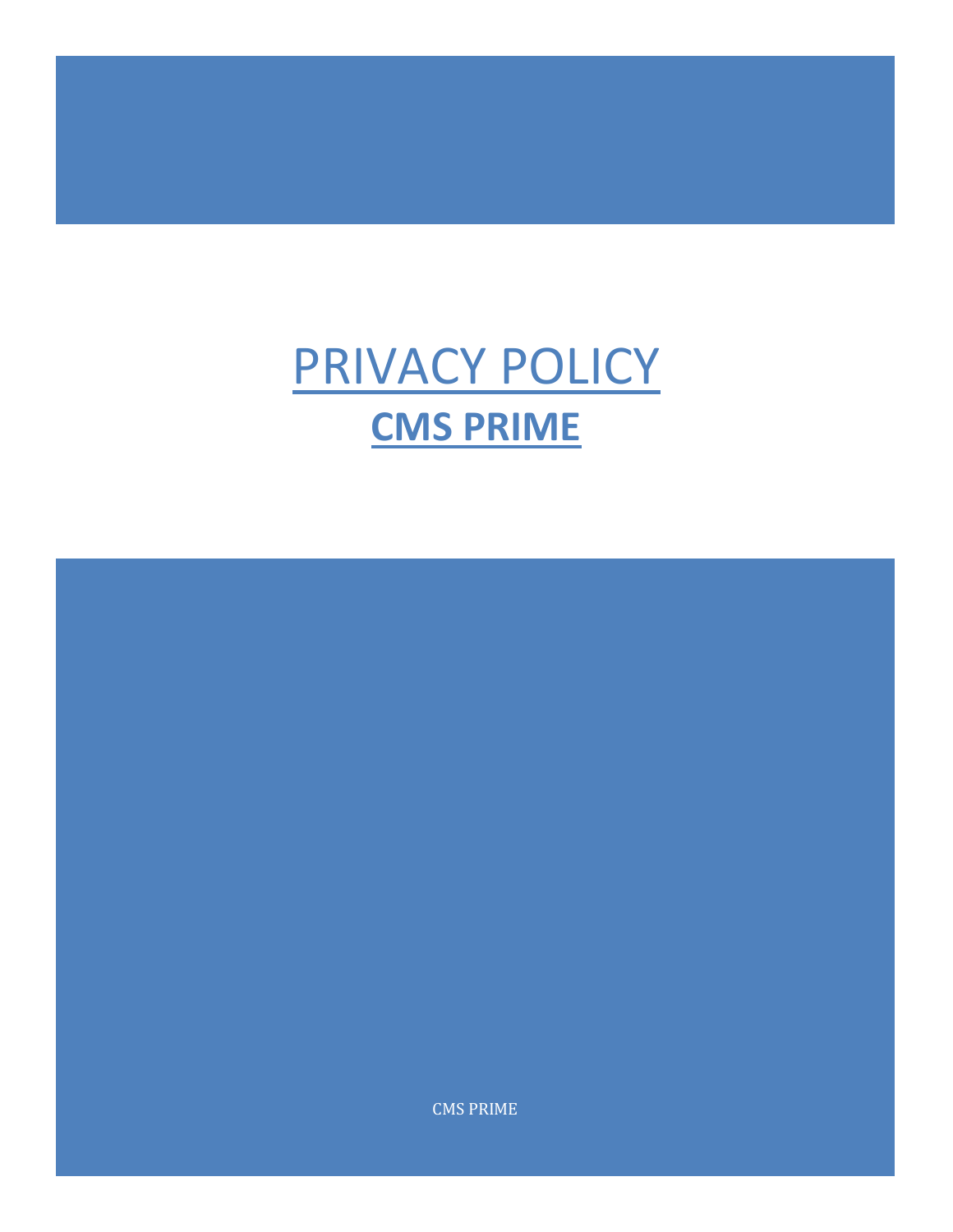

CMS Prime lays great emphasis on keeping the information shared by our website users and visitors private and confidential. The use of the data you share with us will be governed by this Privacy Policy. CMS Prime adheres to the data protection provisions as mentioned under International Laws. In order to consider the conditions and threats posed by the changing operations, technologies, practices and legislations, we will review this Policy Statement and update it with required information with notification.

When you apply for opening CMS Prime trading account, we require certain information in order to process the request. This information may include personal and financial details, such as, name, address and contact number, date of birth, employment details, liabilities and assets. To improve your trading experience we may require further information. Sometimes the law may require us to hold some information about our customers. In such cases, we obtain the information through our application forms and other information through request forms.

CMS Prime may collect the following information but not limited to:

- Personal Details through Forms
- Financial Details through Forms and Record of Services Rendered
- Information about a Trader's Usage Pattern of Our Website and Trading Platforms
- A Record of Your Trading Activities

The trader information CMS Prime holds is used for but not limited to:

- Creating and Handling Your Account;
- Reviewing Your Current Requirements;
- Enhancing Our Platforms, Services and Customer Support Services;
- Keeping You Up to Date with Trading Info and Advices about Better Opportunities

On the basis of the product or service concerned and with regard to particular restrictions on sensitive information,

CMS Prime may disclose information about traders to Specialists, Experts, Service Providers and Advisers Contracted by Us for Administrative, Insurance, Financial Research or Similar Assistance, Introducing

Brokers (IBs) Who We Share A Working Relationship, Courts, Credit Providers, Tribunals or Regulatory Authorities Authorized by the Law, Reference or Credit Reporting Agencies, Individuals Authorized By the Trader Whose Information Is Being Shared.

If you are not willing to share any information with the mentioned agencies and service providers, please send us a written message. In such a situation, we will withdraw your information from the data pool and consequently withdraw related services. If there is a change in your personal details you may email the new information to CMS Prime at support@cm4x.com as soon as possible. As per your instructions, CMS Prime will update your personal details. However, please note that the action we take will also need to be consistent with the regulations that govern our data collection and protection practices.